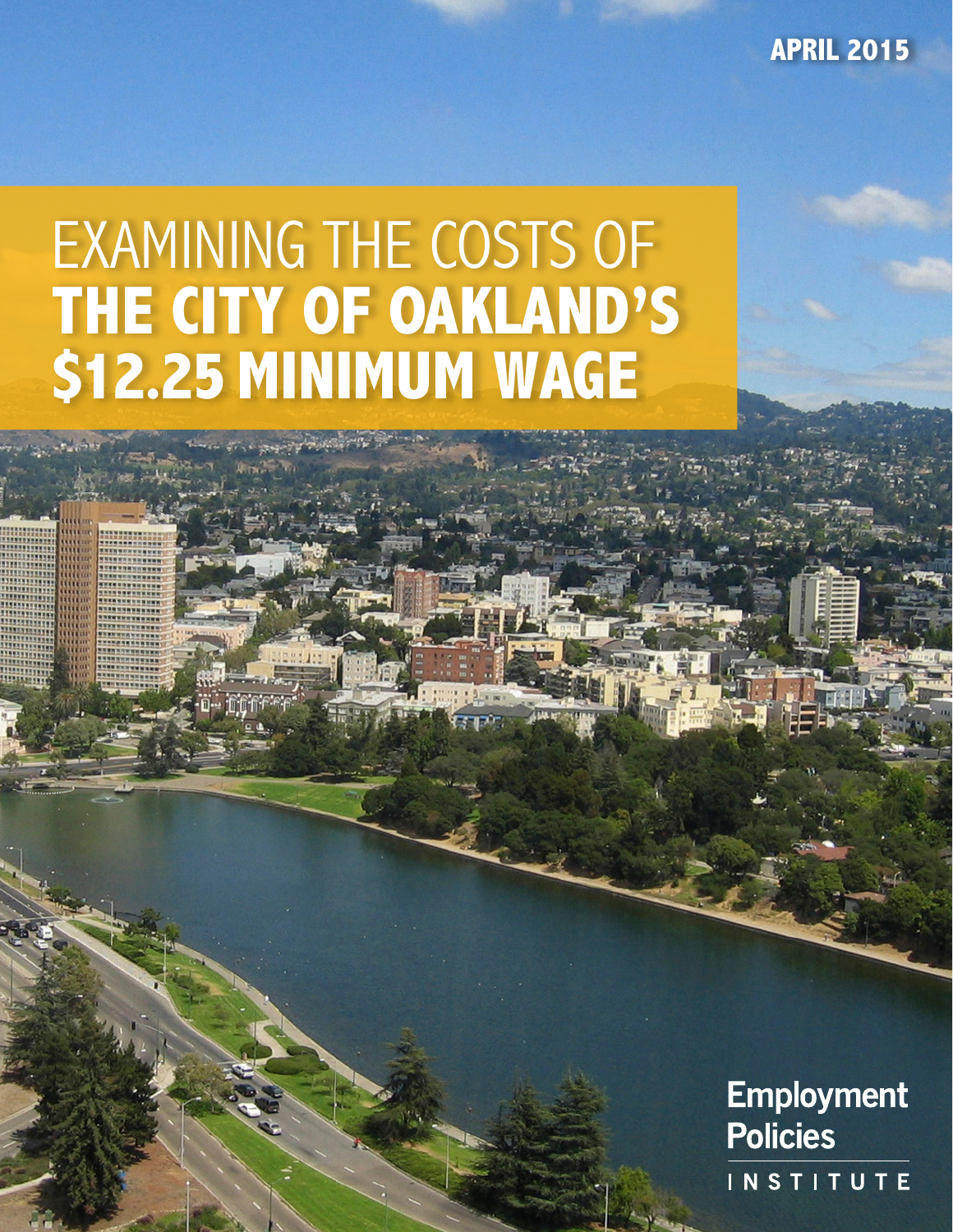### **INTRODUCTION**

In November 2014, residents of the Bay Area cities of San Francisco and Oakland voted in favor of minimum wage increases for most businesses in the city limits. The San Francisco proposal will raise the city's minimum wage to \$15 an hour by 2018; in Oakland, the minimum wage rose by 36 percent to \$12.25 an hour on March 1st. (The Oakland proposal also included a paid time off provision.)

San Francisco's proposal begins phasing in on May 1st, but the Oakland proposal is already in full effect, making possible an evaluation of the short-term consequences.

The labor unions supporting the Oakland proposal argued that it would reduce poverty and even stimulate the economy, as lower-paid employees had more dollars to spend. A team of researchers at the University of California-Berkeley, who have labor union connections, released a study estimating that the costs of the 36 percent hike would be negligible.

Subsequent press reports, however, suggest that the costs have been anything but negligible. Articles in the *San Francisco Chronicle* and *East Bay Express* have chronicled price increases far beyond the level predicted by the Berkeley team, as well as business closures in the city's Chinatown neighborhood.

This survey, conducted by phone just under one month after Oakland's wage increase took effect, is intended to catalog a broader range of anecdotes from affected businesses in Oakland. Over 1,300 businesses were contacted, and 223 participated in the survey. We also conducted in-depth follow-up interviews with three of these businesses, to provide more personal detail on the impact of the new law. The results, while not representative of the city as a whole, suggest that the costs of the law are more significant than proponents acknowledged.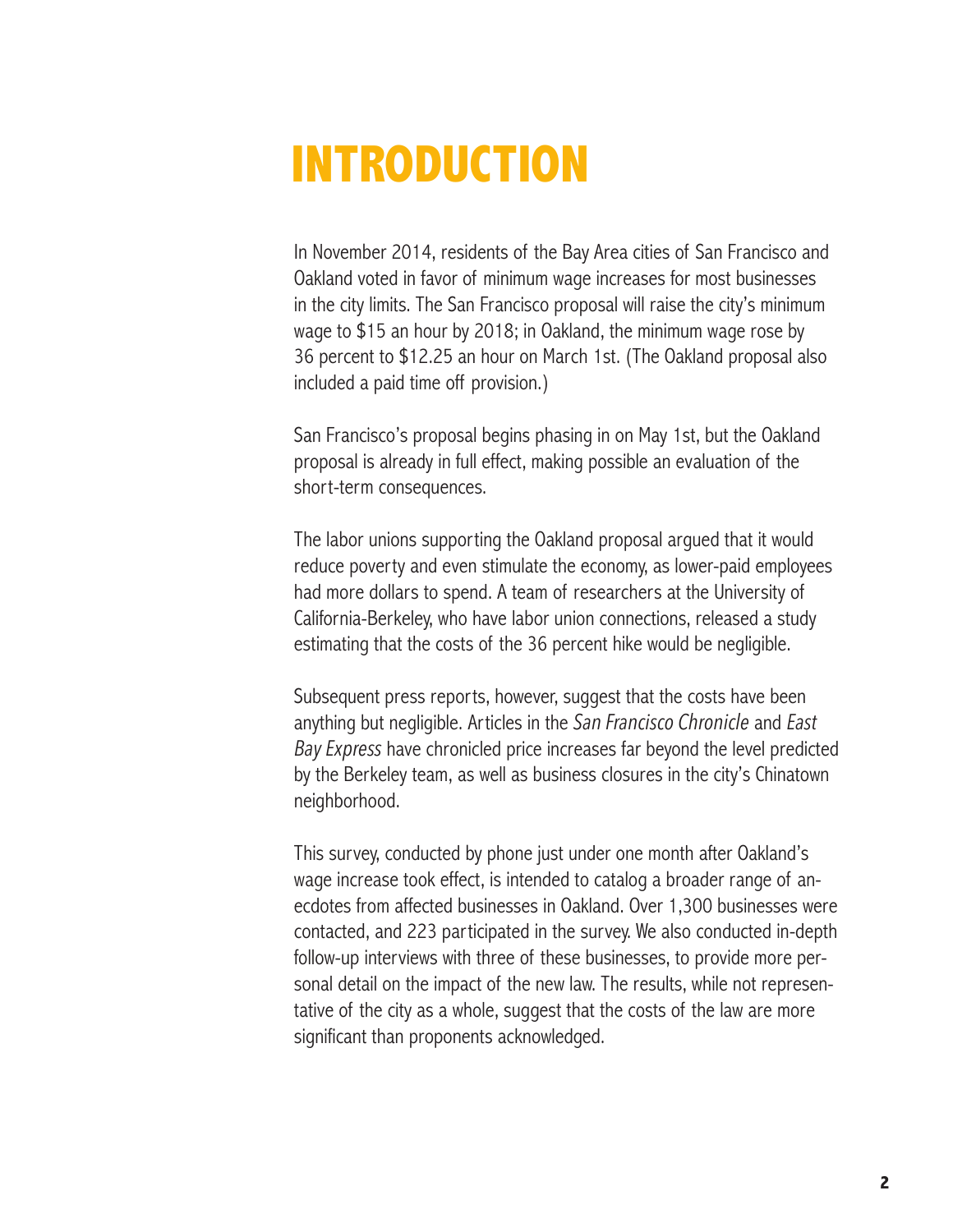### **RESULTS**

The survey focused specifically on those Oakland businesses that had to increase employee wages as a result of the new minimum wage. The industries and sizes of the surveyed businesses are available in the Appendix. Most of the businesses—about 70 percent—had 15 or fewer employees. Surveyed businesses represented a broad range of industries, with the largest category of respondents ( $\sim$ 20 percent) representing restaurants or bars.

The survey didn't ask the business owner to estimate the dollar amount of wage increase; however, of the 223 businesses surveyed, 56 percent reported that the new minimum wage caused a large increase in their labor costs.

Would you say that the \$12.25 wage caused a large increase in your labor costs, a small increase in your labor costs, or no increase?

| <b>LARGE</b>       | 125 | 56% |
|--------------------|-----|-----|
| <b>SMALL</b>       | 66  | 30% |
| <b>NO INCREASE</b> | 18  | 8%  |
| UNDECIDED/REFUSED  | 14  | 6%  |

The surveyed businesses were not all able to estimate the percentage increase in their labor costs. However, of the 163 businesses that were able to estimate the percentage increase, roughly half reported a labor cost jump of more than 10 percent. Nearly one in four reported a labor cost increase of more than 20 percent.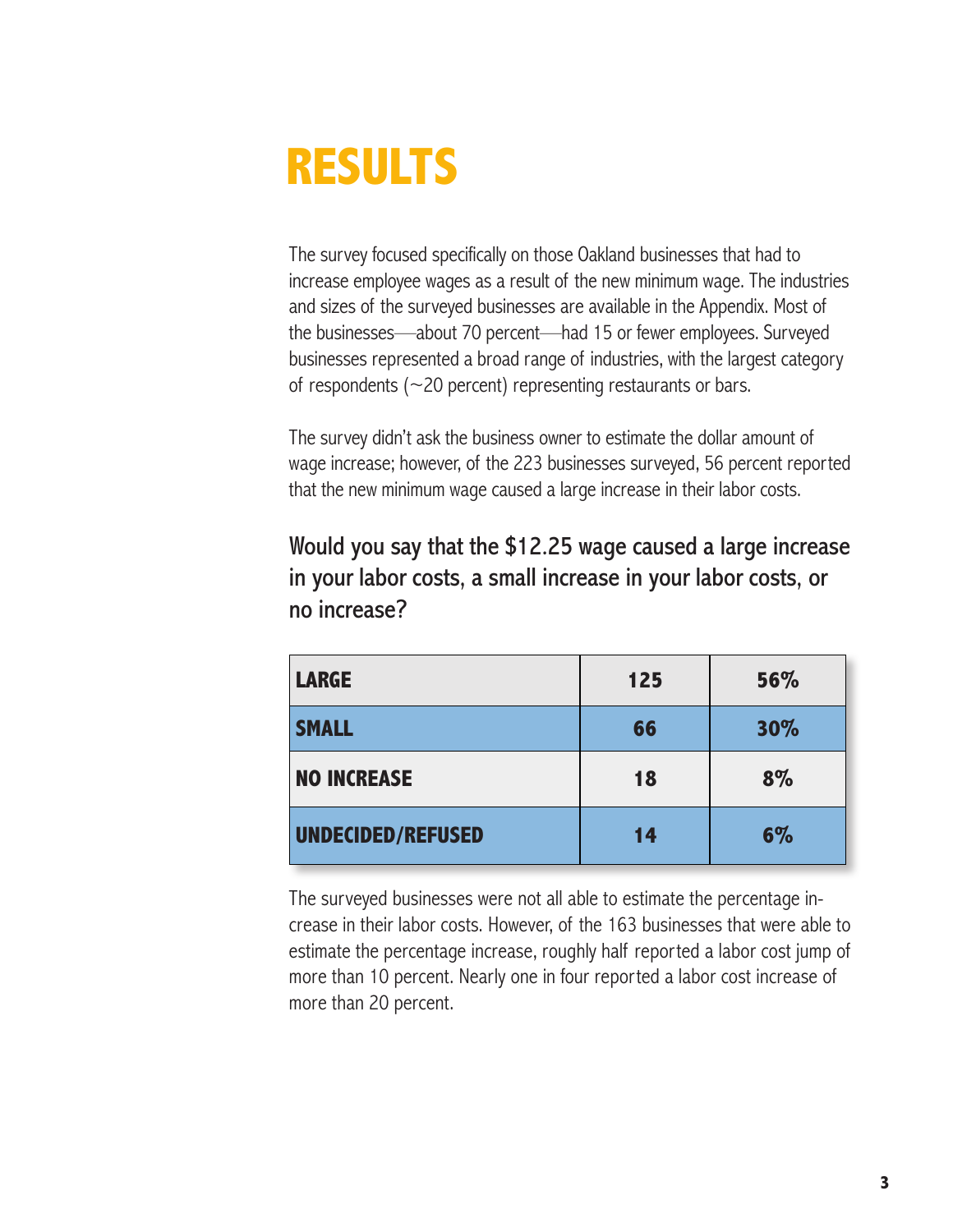

#### Can You Estimate the Percent Increase in Your Labor Costs?

Given the range of cost increases experienced by the surveyed businesses, it follows that the actions taken in response will vary. While many of the stories covering the Oakland wage increase have focused on resulting price hikes, one piece in the *San Francisco Chronicle* noted that some businesses in the city's Chinatown were closing at least partially as a consequence of the increase.

Of the businesses surveyed here, roughly one in 10 said it was "very likely" to close, with another 18 percent "somewhat likely" to close.

#### How likely is it that you'll have to close in response to this law?

| <b>VERY LIKELY</b>       | 20  | $9\%$ |
|--------------------------|-----|-------|
| <b>SOMEWHAT LIKELY</b>   | 41  | 18%   |
| <b>NOT LIKELY</b>        | 149 | 67%   |
| <b>UNDECIDED/REFUSED</b> | 13  | 6%    |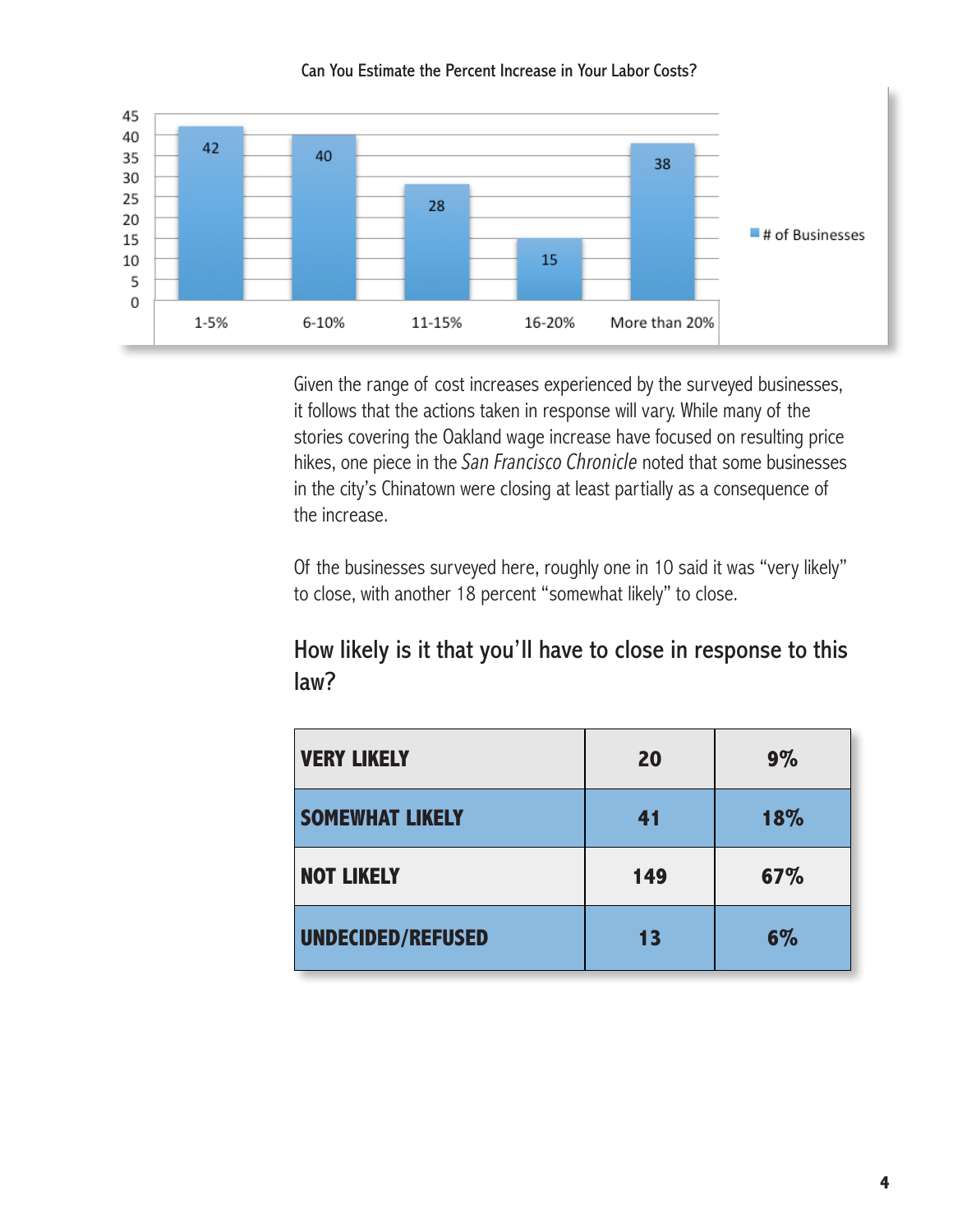Closing is the most severe of minimum wage consequences; we also surveyed businesses on a range of other consequences, with the results presented in the tables below. Taken actions include:

- Half of the surveyed businesses used price increases to offset the additional labor costs;
- Thirty percent of the surveyed businesses reduced their employees' hours or their hours of operation to offset the costs;
- Seventeen percent, or roughly one in six surveyed businesses, laid off employees or otherwise reduced staffing levels to adapt to the higher costs;

### Have you raised the prices in response to the wage increase?

| <b>YES</b>        | 105 | 47% |
|-------------------|-----|-----|
| <b>NO</b>         | 105 | 47% |
| UNDECIDED/REFUSED | 13  | 6%  |

Have you reduced your employee's hours or your hours of operation in response to the wage increase?

| <b>YES</b>        | 68  | 30% |
|-------------------|-----|-----|
| <b>NO</b>         | 146 | 65% |
| UNDECIDED/REFUSED | 9   | 4%  |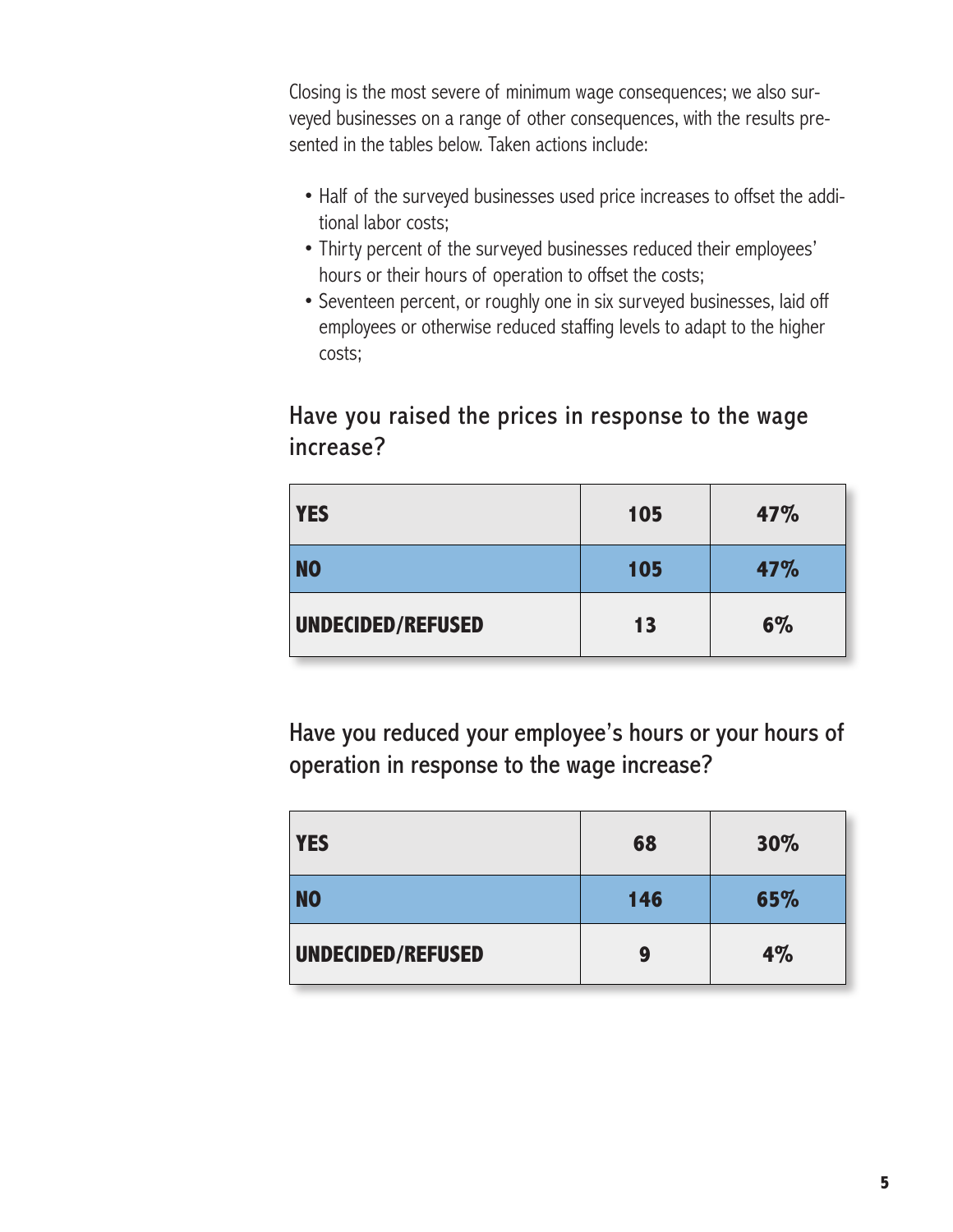Have you laid off employees or otherwise reduce staffing levels in response to the wage increase?

| <b>YES</b>        | 38  | 17% |
|-------------------|-----|-----|
| <b>NO</b>         | 173 | 78% |
| UNDECIDED/REFUSED | 12  | 5%  |

The last set of survey questions asked businesses about their location and expansion decisions in response to the new law. Thirty percent of respondents said they had decided to delay or halt further expansion in the city because of the new law; seventeen percent said they would move current or future operations outside the city limits as a consequence.

Have you decided to delay or otherwise halt further expansion within the city of Oakland?

| <b>YES</b>        | 67  | 30% |
|-------------------|-----|-----|
| <b>NO</b>         | 134 | 60% |
| UNDECIDED/REFUSED | 22  | 10% |

Have you decided to move current or future business operations outside the city of Oakland?

| <b>YES</b>        | 39  | 17% |
|-------------------|-----|-----|
| <b>NO</b>         | 152 | 68% |
| UNDECIDED/REFUSED | 32  | 14% |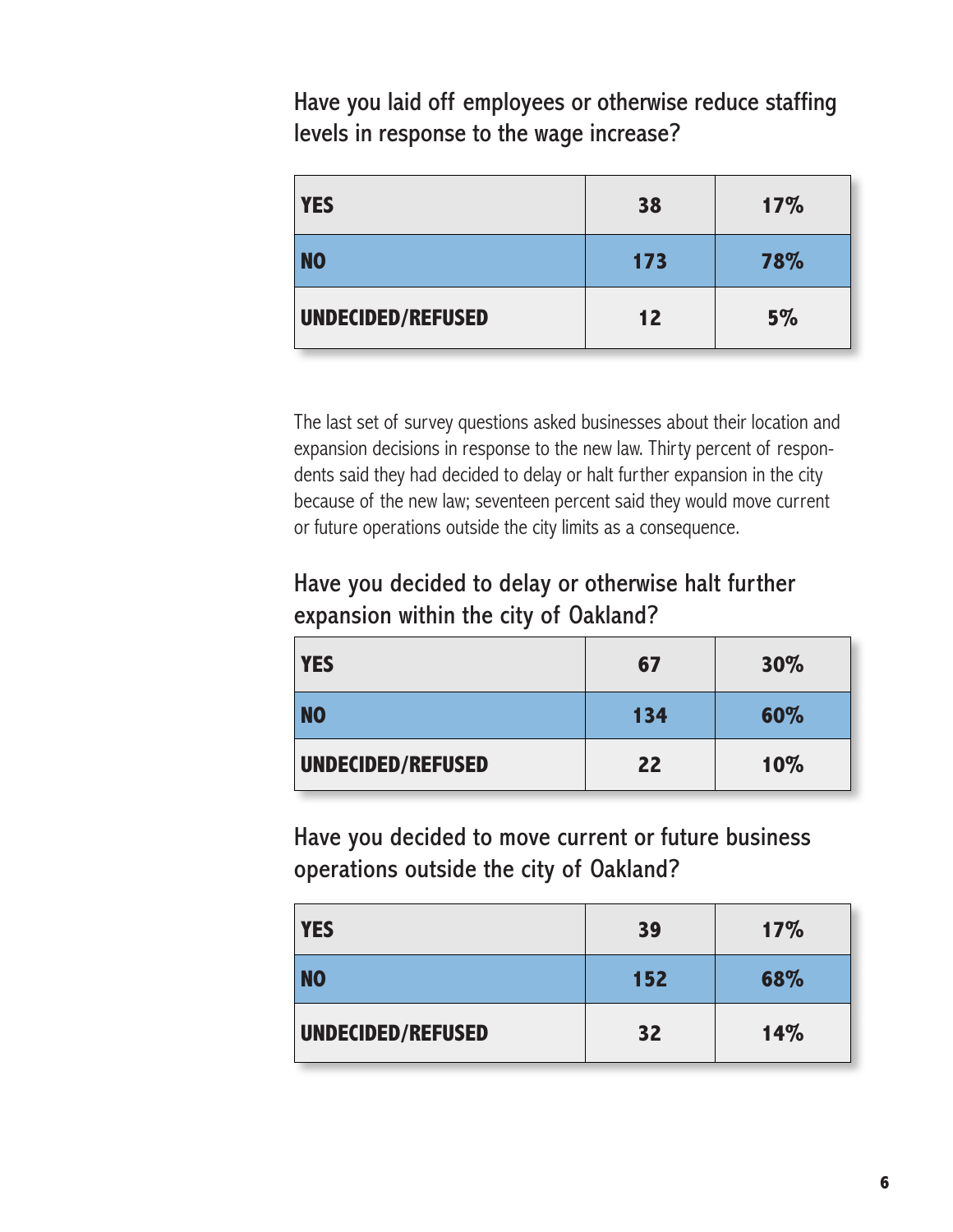## **CASE STUDIES**

To supplement these survey results, we called survey respondents in Oakland to see if they'd be willing to share greater detail about the law's impact on their business. The three case studies below represent small businesses from three different industries, all of whom are struggling to adapt to the higher costs. (Two of the businesses asked not to be identified by name.)

#### • Apparel Manufacturer

 The owners—a husband and wife—started their business in 1990, sewing apparel for larger companies. Today, they subcontract for an apparel company based in San Francisco.

 The company's workforce historically consisted of the husband and wife, as well as five to six other employees depending on the workload. But when the minimum wage rose by 36 percent on March 1st, things changed.

 The owner explained that, as a sewing subcontractor, sizable price increases to offset the cost were not an option. They're in competition with other businesses in nearby cities who aren't facing the same labor cost increases.

 Their solution was to increase prices minimally, and cut staff significantly: Now, the business operates with 1-2 additional employees plus the husband and wife team, who are working from 9 am to 8 pm to keep the business running. They plan to continue this low-staffing arrangement for 6-12 months to see if it's feasible  $-$  if not, they'll re-evaluate whether to keep the business open.

 The owner expressed frustration with the sentiment that all business owners have money to spare: "They think—you have your own business, you're supposed to be making money. For small business, it's not like that. It's the owners who are doing the work."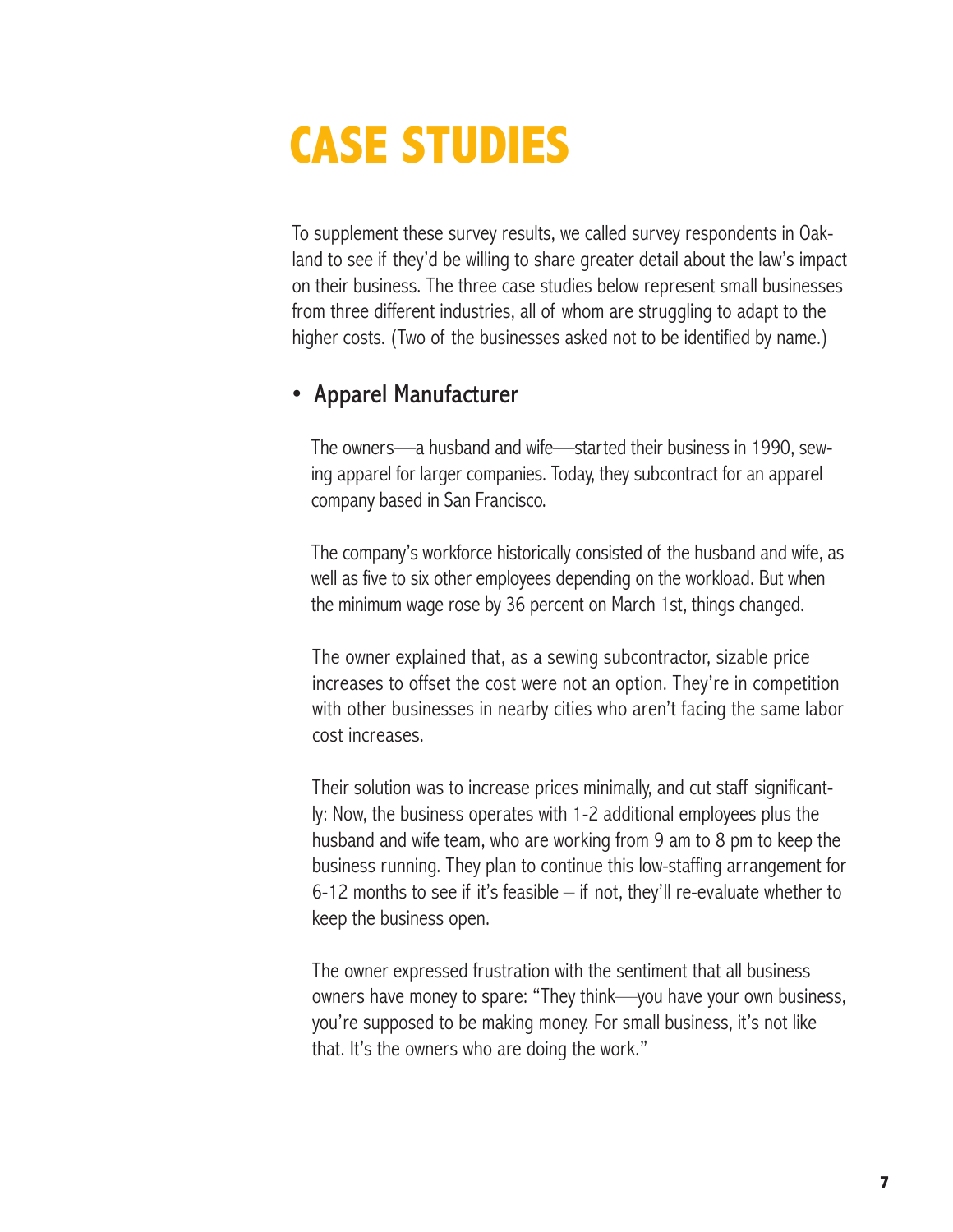### • Seafood Restaurant

 The owner of this restaurant moved to Oakland in 1991. He moved outside of the city in 2010, but maintained his connection to his old neighborhood, and decided to start a restaurant in the city 8-9 months ago. It's a sit-down restaurant that serves seafood; he staffed it with himself and three other employees. (Two employees served the customers and worked out front; the other two worked in the kitchen.)

 Starting this business wasn't easy, and there were a number of costs involved. "It's not like I'm making a big profit," the owner said. The situation became considerably more difficult at the beginning of March, when the minimum wage increased. The owner couldn't absorb the higher labor costs, and raising prices wasn't an option when he was still building a base of customers.

 To cover the cost, he had to let two of his three employees go. Now, the business is run by himself and one other employee, plus his wife comes in to help at times. The owner said that he doesn't know what he'll do long-term, and that its possible he'll close: He doesn't like to be understaffed like he is, but he can't afford to pay more employees at the new minimum wage.

 He said he'd have more flexibility if the restaurant were an established business, but that expecting a new, small business like his to absorb this kind of cost increase was unreasonable.

#### • Childcare Provider

 Sterling's Family Childcare is owned by Muriel Sterling, and has been in operation since 1974. She runs the business out of her home, and serves a predominantly low-income clientele. Some of the families she works with receive a government subsidy for childcare; others are on a private plan.

 She's tried to provide her services at as low a cost as possible, and work with the hardships faced by her customers, while still keeping the business profitable. Sterling said that some customers pay her late each month; she provides free transportation to the daycare in the morning for others.

The dramatic Oakland minimum wage increase has upset this balance, and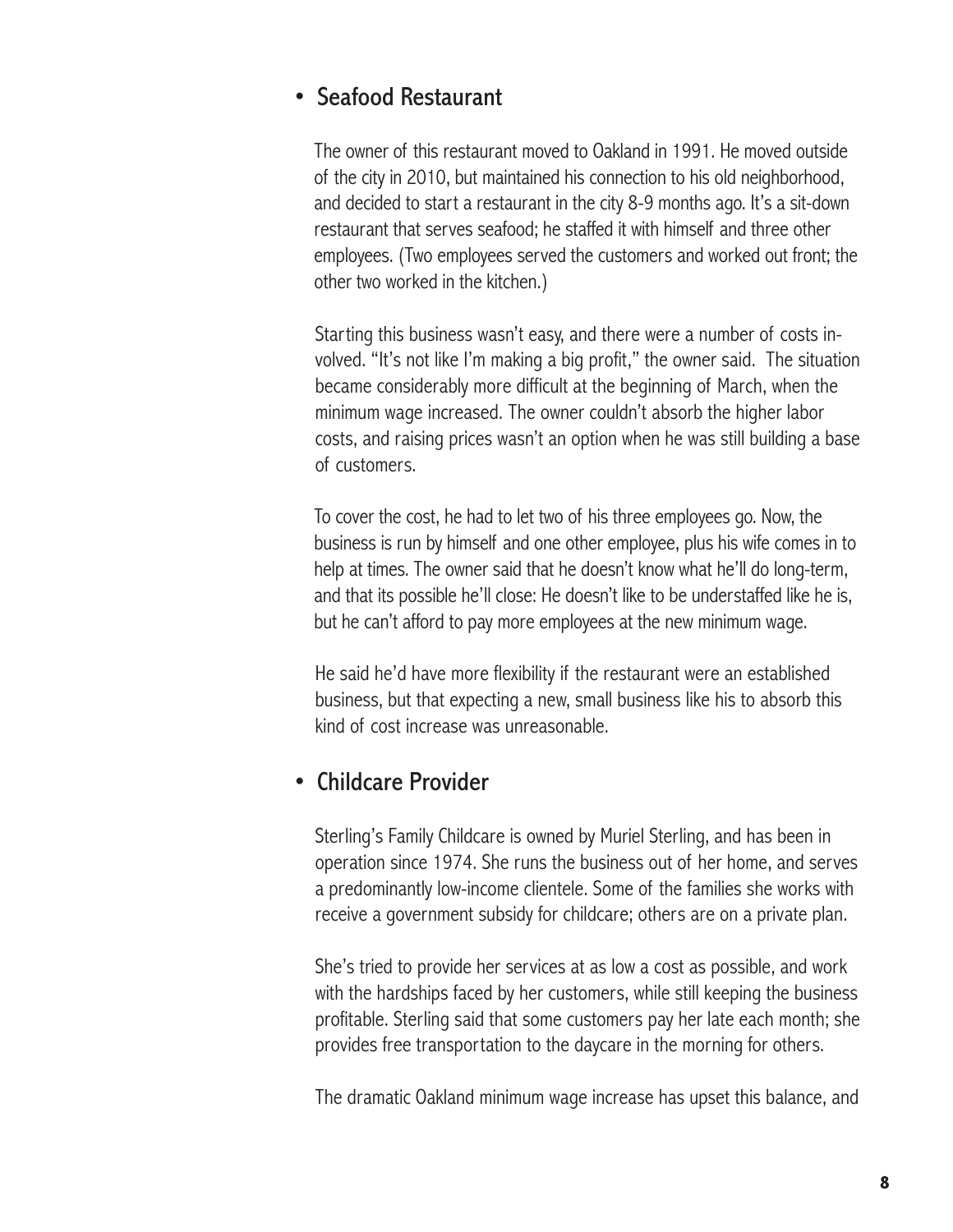the owner is looking at cutbacks for the first time in her business's existence. Sterling had to put up a sign warning customers that higher rates were coming soon, at least for those customers on the private plan.

 Sterling has had to reduce employees' hours, too. She has four employees, some of whom used to start as early as 7:30 am. Now, Sterling handles much of the work herself in the morning, and the employees don't arrive until 10 or 11. Because she's staffing those early morning hours by herself, she's also had to stop providing free transportation to low-income families.

 Sterling said it would be nice to keep things as they are, but she just can't afford to continue paying out more than she brings in. Her facility isn't the only one: She said there are other childcare providers who are grappling with the same difficult decisions, and are even considering reducing the number of children they watch.

The survey was conducted by phone by Connection Strategy between March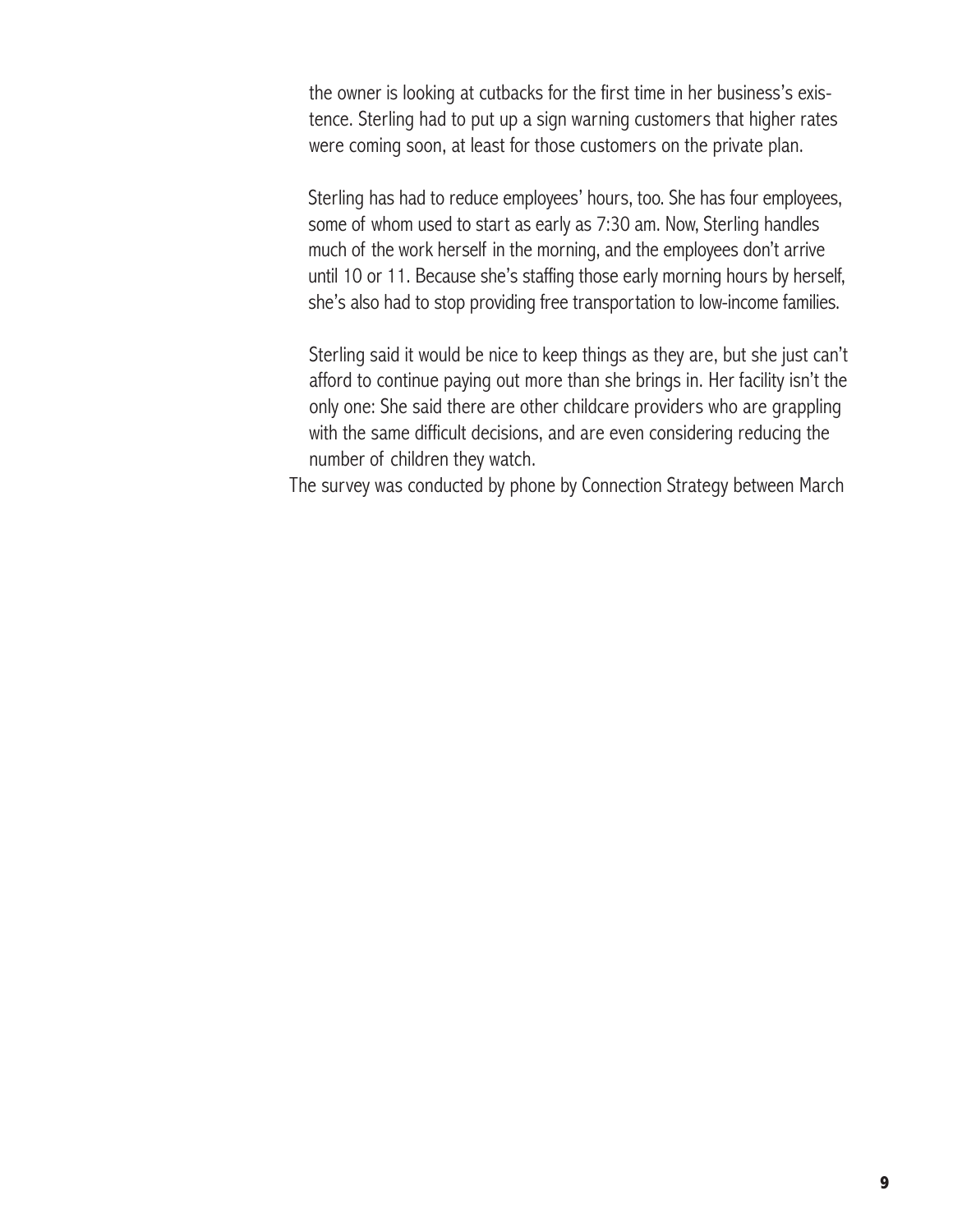### **APPENDIX**

23rd and 25th. Follow-up interviews were conducted by EPI between March 31st and April 3rd. 1,362 total contacts were made, and 223 surveys were completed. 274 numbers were not in service, 38 were unreachable, and 1,139 declined to participate. Survey respondents were all of those who answered "yes" to a screening question on whether they had to raise wages in response to the law.

Data on business size and industry of the respondents is provided below.

Can you tell me approximately how many employees do you have at your locations (both in and out of Oakland)? What category best describes the industry your

| <b>1-15 EMPLOYEES</b>          | 158 | 71%   |
|--------------------------------|-----|-------|
| <b>16-30 EMPLOYEES</b>         | 27  | 12%   |
| 31-50 EMPLOYEES                | 15  | 7%    |
| 51-100 EMPLOYEES               | 8   | $4\%$ |
| 101-500 EMPLOYEES              | 3   | $1\%$ |
| <b>MORE THAN 500 EMPLOYEES</b> |     | $1\%$ |
| <b>UNDECIDED/REFUSED</b>       | 11  | 5%    |